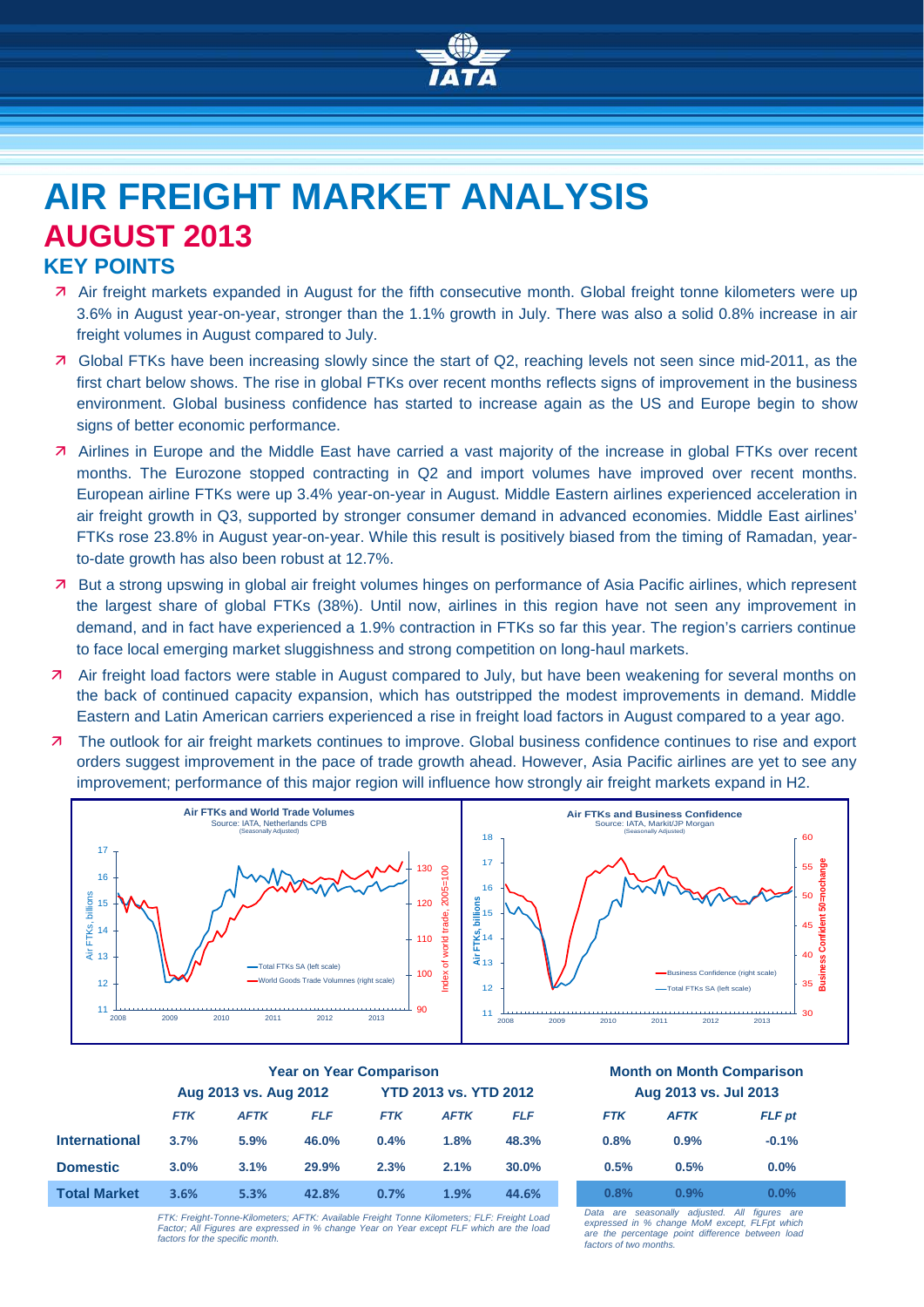

- Air freight markets have continued the improvement in volumes which commenced in Q2 with another rise in global FTKs in August, up 3.6% year-on-year. This is a stronger result than July, when growth was 1.1%. Yearto-date rate of expansion has also improved, now at 0.7% - still very weak but a positive contrast to the contraction seen earlier in the year. The rise in global FTKs over recent months reflects an improvement in the business environment. Global business confidence has been rising slowly over recent months as advanced economies including the US and Europe begin to experience better economic performance.
- Airlines in Europe and the Middle East have carried a vast majority of the increase in global FTKs over recent months. The Eurozone stopped contracting in Q2 and trade volumes have improved as a result. More specifically, there has been a pick-up in the growth momentum of European imports, reflecting the improvement in consumer confidence over recent months. There are also signs of exports starting to expand more quickly as well, and the outlook is positive with Eurozone export orders reaching a 27-month high in August, according to JP Morgan/Markit. European airline FTKs were up 3.4% year-on-year in August. While there was only a slight (0.1%) rise in volumes in August compared to July, the seasonally adjusted trend in European airline FTKs remains positive.
- Middle Eastern airlines have experienced solid growth in air freight demand for an extended period, and over recent months there has been acceleration in growth, supported by stronger consumer demand in advanced economies. The strategic hub location for Middle East airlines allows them to provide re-export functions, including the air transportation of goods that originate in manufacturing centers in Asia to final consumers in Europe, for example. Airlines in this region saw FTKs rise 23.8% in August year-on-year. This figure is distorted by the timing of Ramadan, which occurred a month earlier in 2013 (in July), resulting in a positive bias in the August year-on-year comparison. Nonetheless, growth of 12.7% year-to-date confirms the strength of air freight performance for Middle Eastern carriers.
- But a strong upswing in global air freight volumes hinges on the performance of Asia Pacific airlines, which represent the largest share of global FTKs (38%). Until now airlines in this region have not seen any improvement in demand. Asia Pacific airlines' FTKs were down 0.2% in August year-on-year, and have contracted 1.9% so far this year. This weakness is reflecting the local emerging market slowdown, with China's growth decelerating in H1 and trade volumes for the region declining during the same period. However, latest (July) trade data shows a strong rebound in emerging Asia trade, and although this does not indicate an upturn in the trade growth trend, it does suggest a local market response to growing demand in advanced economies. The Eurozone and US have seen a rise in import volumes in recent months. This improvement, if sustained, could ultimately filter through to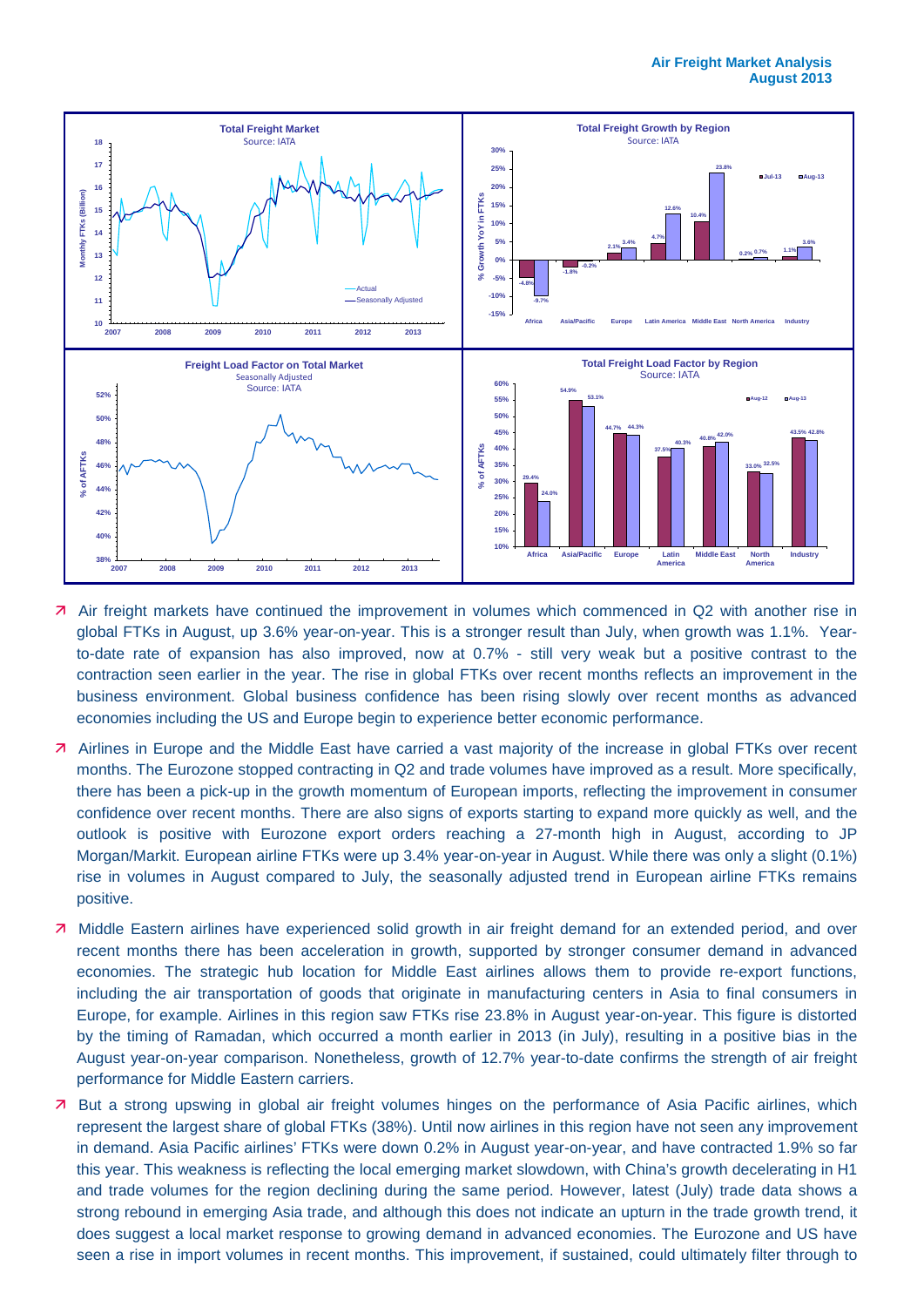growth in demand for Asia Pacific airlines' air freight services. Asia Pacific airlines also face strong competition on long-haul markets, with carriers from other regions transporting goods from Asia to other parts of the globe, including to Europe and Africa.

- Airlines in other emerging regions experienced mixed results. Air freight carried by Latin American carriers was up by a strong 12.6% in August compared to a year ago, well above growth year-to-date (4.7%). Trade volumes in Latin America have shown strong growth momentum over recent months, with volumes in July up almost 8% since the start of the year, which is providing a sound foundation for expansion in air freight demand. African airlines, by contrast, experienced another month of decline in August, down 9.7% year-on-year. Despite a relatively supportive demand environment – with trade volumes continuing to rise and economic growth in several local economies tracking at the fastest rates globally – airlines in the region continue to face intense competition and significant volatility in volumes.
- 7 There has been significant volatility in North American airlines' FTK volumes this year, but there are some signs of a slight pickup in volumes in Q3, with growth of 1.0% in August compared to July. This is consistent with recent indicators, which suggest a more supportive business environment. However, while business confidence has started to improve in Q3, it remains below the average seen at the start of the year, meaning there is still a way to go before we see significant acceleration in demand. North American airlines experienced a 0.7% rise in FTKs in August year-on-year, but volumes year-to-date have contracted 1.2% -- the second weakest regional performance.
- **7** The outlook for air freight markets continues to improve. Global business confidence continues to rise and export orders suggest a modest pick-up in the pace of trade growth later this year. However, Asia Pacific airlines have yet to realize any benefits from the improving demand environment in Europe and the US, and continue to be hampered by local economic weakness. Performance in this region will influence how strongly air freight markets expand in H2.